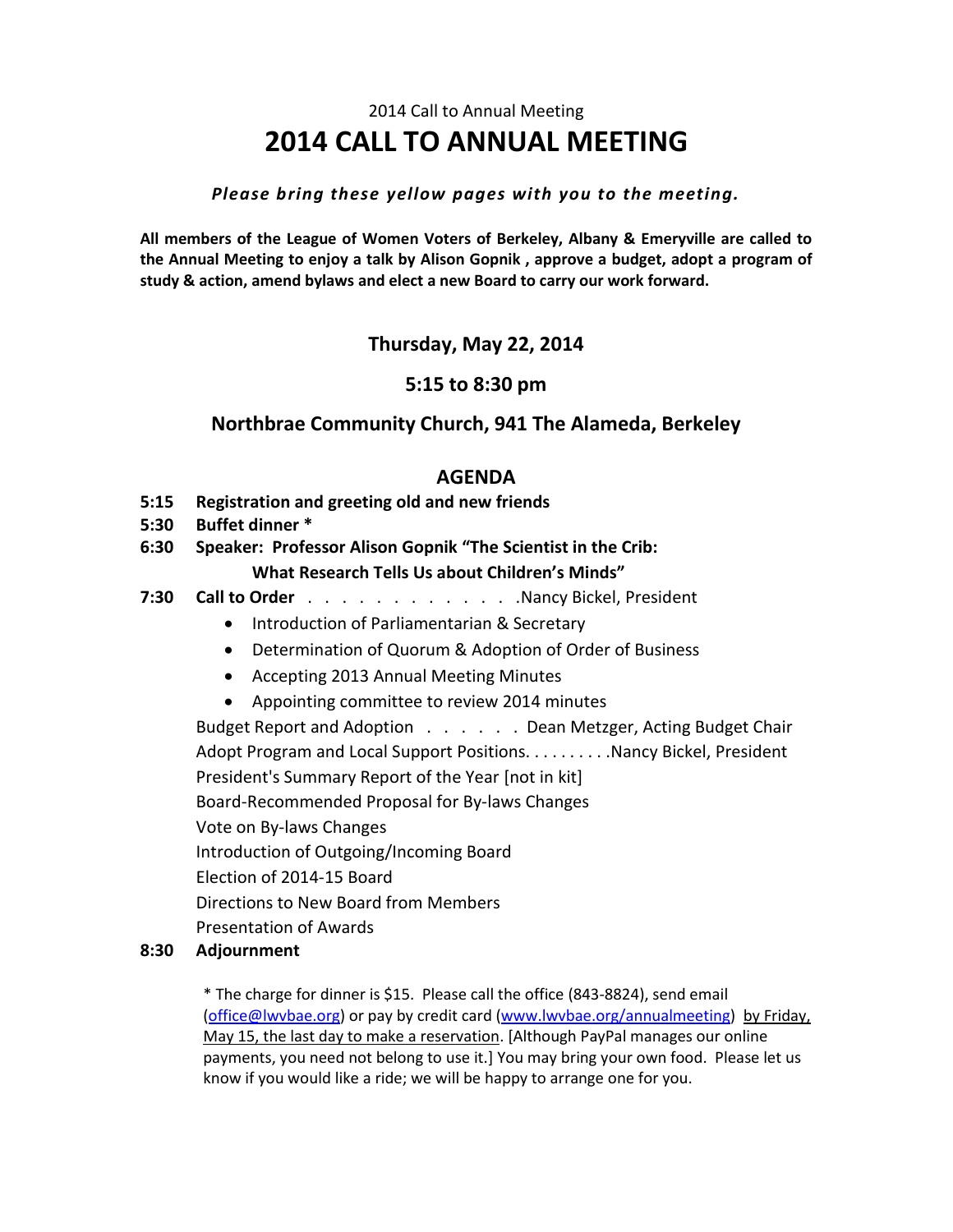| Proposed 2014/2015 Budget                   |                      |
|---------------------------------------------|----------------------|
|                                             | <b>Budget Year</b>   |
| <b>Income</b>                               | 2014/2015            |
| Miscellaneous                               | \$100.00             |
| Paypal Receipts - Dues                      | \$1,500.00           |
| Dues                                        | \$15,500.00          |
| Contributions                               | \$6,000.00           |
| Contributions in Lieu of Ticket             | \$250.00             |
| <b>Community Lunch Tickets</b>              | \$13,000.00          |
| Program Meetings                            | \$1,200.00           |
| <b>Contract Services</b>                    | \$750.00             |
| <b>LWVB Foundation</b>                      | \$9,000.00           |
| Transfer from other assets                  | \$20,497.50          |
| <b>TOTAL INCOME</b>                         |                      |
|                                             | \$67,797.50          |
| <b>Expenses - General</b>                   |                      |
| Miscellaneous                               | \$0.00               |
| Per Member Payments - US                    | \$6,990.50           |
| Per Member Payments - CA                    | \$5,186.50           |
| Per Member Payments - BA                    | \$225.50             |
| Action with the League                      | \$4,000.00           |
| Program - Meetings                          | \$1,000.00           |
| <b>Election Services</b>                    | \$4,000.00           |
| <b>Member Services &amp; Publications</b>   | \$5,500.00           |
| <b>Convention Subsidies &amp; Workshops</b> | \$4,000.00           |
| <b>Smart Voter</b>                          | \$600.00             |
| Paypal Charges                              | \$300.00             |
| <b>Total Expenses - General</b>             | \$31,802.50          |
| <b>Administration</b>                       |                      |
| Rent-Lease                                  | \$12,545.00          |
| Professional Fees, IRS 990                  | \$5,000.00           |
| Insurance                                   | \$750.00             |
| Supplies, Copies & Postage                  | \$1,500.00           |
| <b>Computer Software &amp; Supplies</b>     | \$1,500.00           |
| Postage                                     | \$1,000.00           |
| Telecommunications                          | \$1,000.00           |
| Government Taxes & Fees                     | \$250.00             |
| Equip. Purchase & Maintenance               | \$1,500.00           |
| Board                                       | $\overline{$}200.00$ |
| <b>Total Administration</b>                 | \$25,245.00          |
| <b>Development</b>                          |                      |
| Development & Comm Outreach                 | \$200.00             |
| <b>Community Luncheon Expenses</b>          | \$7,500.00           |
| <b>Public Relations</b>                     | \$750.00             |
| Open House                                  | \$300.00             |
| Membership Recruitment                      | \$2,000.00           |
| <b>Total Development</b>                    | \$10,750.00          |
| <b>TOTAL EXPENSES</b>                       | \$67,797.50          |

## 2014 Call to Annual Meeting

r.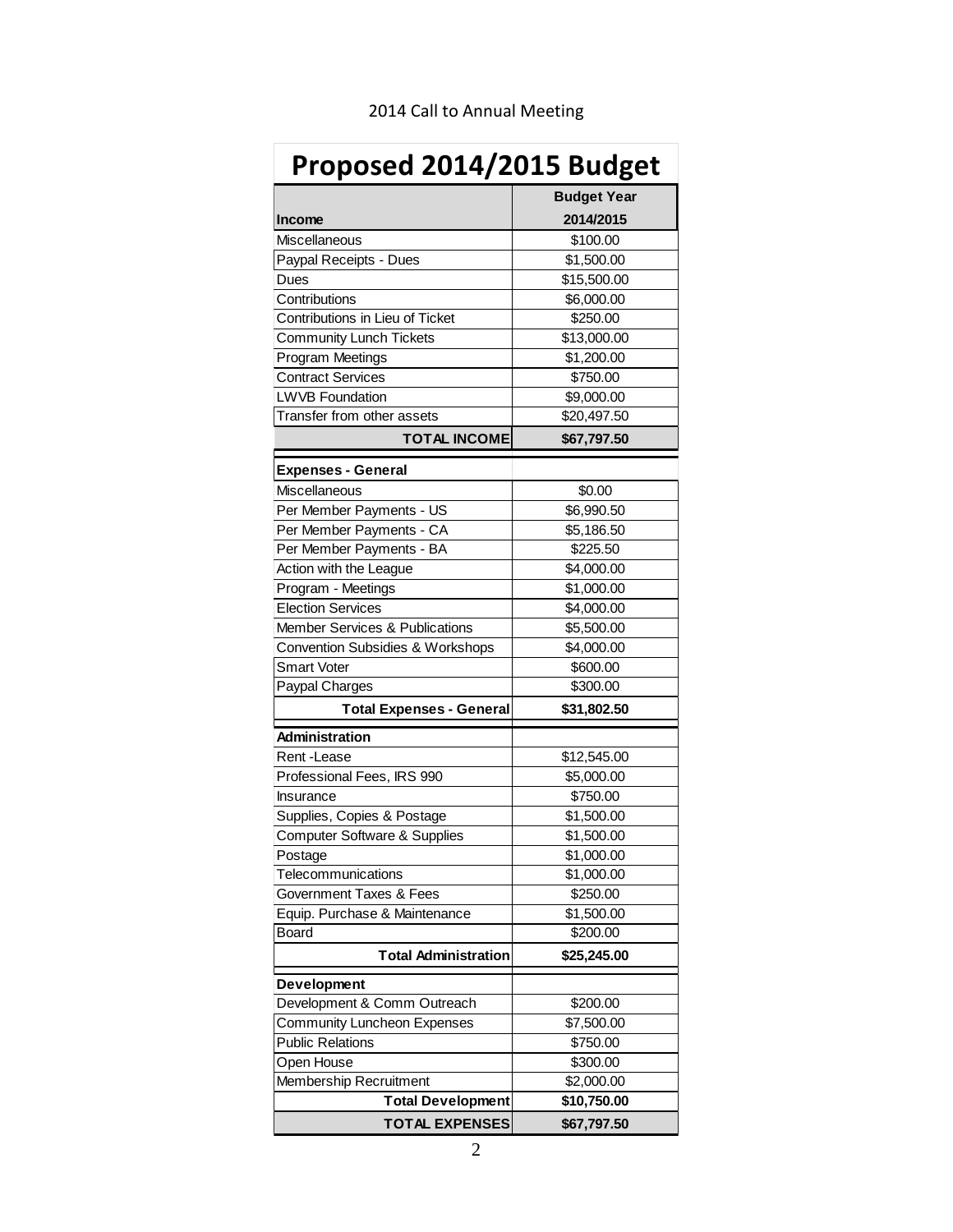## 2014 Call to Annual Meeting **PROGRAM**

## **The Board recommends:**

- (1) Retain all current local and Alameda County positions (see below).
- (2) Begin an update local study of the City of Berkeley Boards and Commissions Position.
- (3) Emphasize the following for education and action:
	- Climate Change
	- Education

### **SUMMARY OF LOCAL SUPPORT POSITIONS**

(See complete "Local Support Positions" for details. It is available at the League office to members upon request, or at http://www.lwvbae.org/about-the-league/local-policy-positions/)

**Local Government Structure:** Policies that promote effective, efficient, economical and visible local government, representative of and responsive to all citizens.

- A. City Charter and Elections
- B. Council-Manager Form of Government
- C. Open Meetings
- D. Board, Commissions, and Committees--Standing and Ad Hoc

**City Finances:** Policies that support a tax structure that is flexible, broad-based, equitable, economical, easy to administer, and capable of producing adequate revenue.

- A. City budget
- B. Revenue and taxation

**Planning:** Planning policies aimed at achieving and maintaining a healthy, safe and livable physical environment for a diverse population. There should be a balance of residential, commercial, industrial and institutional uses, a variety of densities and housing types, and programs to enlarge the economic base.

- A. Economic development
- B. Transportation
- C. Zoning
- D. Housing
- E. Rent control (Berkeley only)
- F. Infrastructure

**Local Government Services:** Basic city services and amenities for all residents based on an overall evaluation of needs and available resources.

- A. Recreation
- B. Library
- C. Health and Mental Health
- D. Services and resources for children and youth

**Education:** A system of public education which meets the needs of all children, efficiently organized and administered, and supported by adequate funds for operation and facilities.

- A. Elementary through High School
- B. Community College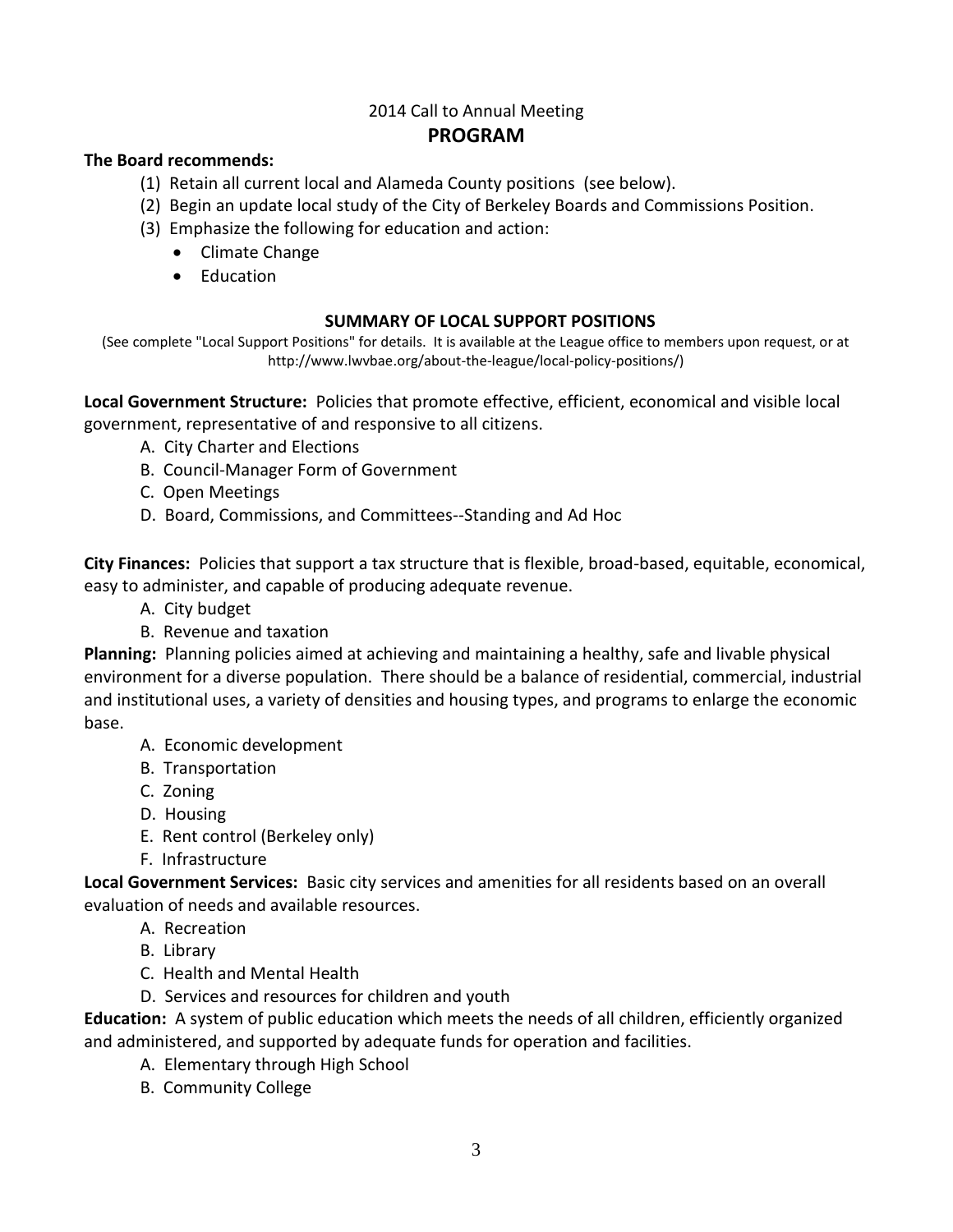## 2014 Call to Annual Meeting

**Social Policy:** Promotion of social justice by securing equal rights for all and providing services to meet special needs.

- A. Equal rights
- B. Senior citizens
- C. Juvenile justice

**Civics Education:** LWVBAE supports civics instruction as a priority in the K-12 public schools and school efforts to prepare all students to be informed, active citizens. Basic civic knowledge and skills should be taught at least by the end of the  $8<sup>th</sup>$  grade.

## **SUPPORT POSITIONS OF THE ALAMEDA COUNTY COUNCIL OF THE LEAGUE OF WOMEN VOTERS**

These positions have been voted on at the Annual Meeting of each of the Leagues of Alameda County. Changing or dropping one of these positions must be approved by five of the seven Leagues of Alameda County.

- Juvenile justice, and
- Children's mental health services
- Alameda Co. Board of Education & Alameda Co. Office of Education

**\* \* \* \* \***

## **RECOMMENDATION OF THE NOMINATING COMMITTEE FOR 2014-2015 BOARD POSITIONS**

| President:                         | <b>Nancy Bickel</b> |
|------------------------------------|---------------------|
| Secretary:                         | Pat Day             |
| Treasurer:                         | Sarah Miyazaki      |
| <b>Action Coordinator:</b>         | <b>Carol Stone</b>  |
| <b>Voter Services Coordinator:</b> | <b>Phyllis Gale</b> |
| <b>Membership Coordinator:</b>     | <b>Dean Metzger</b> |
| Program Coordinator:               | <b>Sherry Smith</b> |

Submitted by the Nominating Committee: Angharad Jones, chair, Regina Beatus, Suzanne Chun, Li-hsia Wang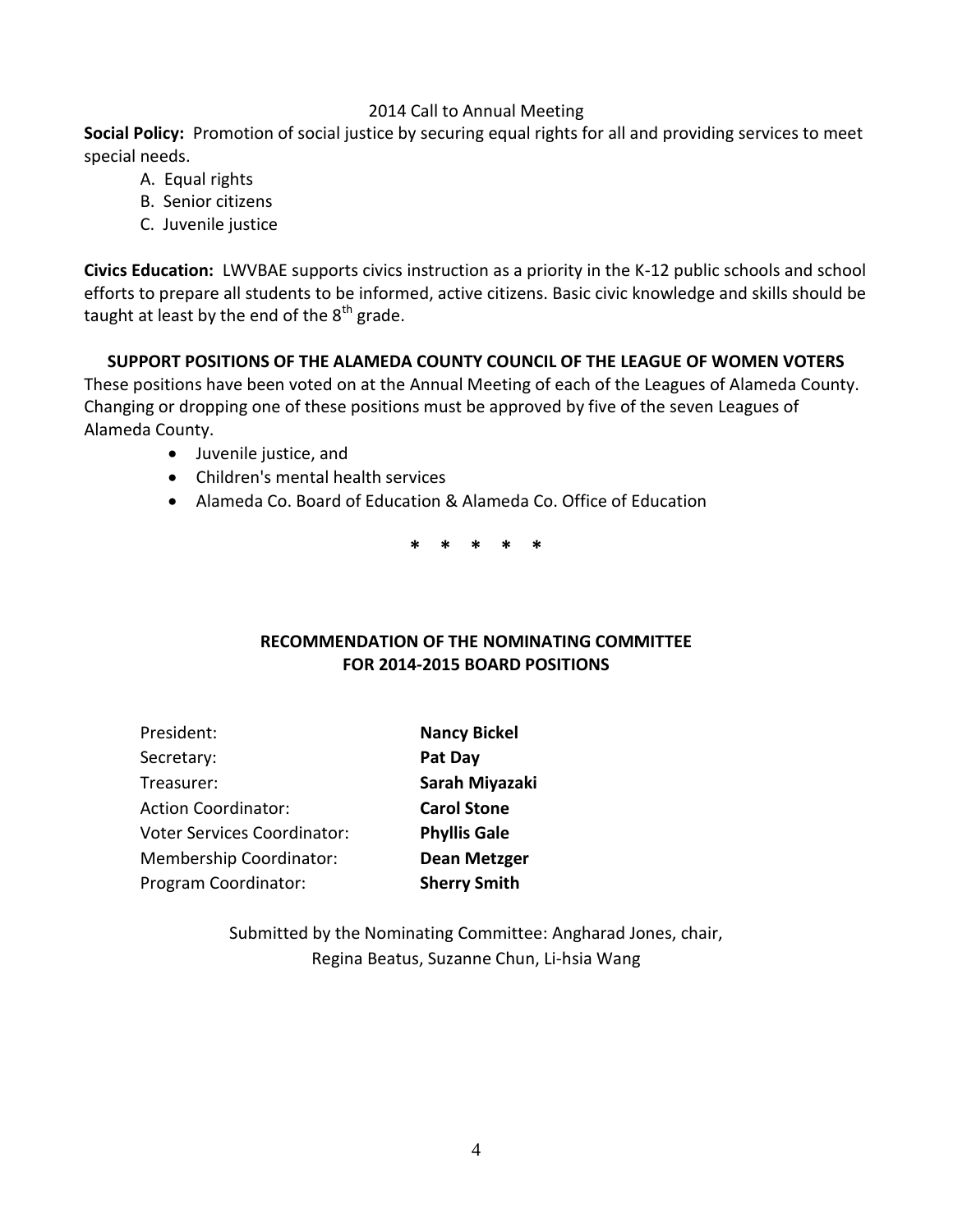# **League of Women Voters of Berkeley, Albany, and Emeryville Proposed Bylaws Amendments**

### **General Background**

The procedure for amending our League's bylaws is set forth in Article XII of the Bylaws. To pass, the proposed amendments must receive a two-thirds (2/3) vote of the delegates present and voting at the Annual Meeting.

To facilitate your deliberation, the proposed amendments are set forth below along with the recommendations of the Board of Directors for action on these amendments. Language to be deleted is indicated by a strikethrough. Language to be adopted this year is indicated by *bold and italic type*. Language adopted provisionally last year is indicated by underlining.

FinalThe bylaws amendments passed at our last annual meeting were adopted provisionally and will only become part of the bylaws when and if the IRS accepts that LWVBAE may become a 501(c) (3) organization rather than its current 501(c)(4).

At this meeting we are asking you to adopt changes that will reflect our actual operations for the past 2 years. With a much smaller working board of seven members, there is no need for four vice-presidents or an executive committee. Below we copy all the sections we are asking you to approve changing at this meeting. The full version of the "LWVBAE Bylaws to be Adopted May 22, 2014" is posted on our website. At the top of the page, under "About," select "Our Bylaws." On that page, select "LWVBAE Bylaws to be Adopted May 22, 2014."

#### **LWVBAE Bylaws to be Adopted May 22, 2014—Sections to be changed shown below**

#### **Article IV**

**Section 1. Enumeration of Officers.** The Officers of LWVBAE shall be a President, and up to five Vice Presidents, one of whom shall be designated by the President as First Vice President, a Secretary, a Treasurer and *a Vice President*. *The Vice President will be selected by the President from the Board of Directors and confirmed by the Board.* Any of these offices may be shared by two members of LWVBAE in a job-sharing arrangement if approved by the Board.

**Section 3. The Vice Presidents.** *The* First *Vice President* shall, in the event of the absence, disability or death of the President, possess all the powers and perform all the duties of that office until the Board shall fill the vacancy. The Vice President shall perform such duties as the President and the Board may direct. Each Vice President shall propose a budget for her or his area and perform such duties as the President and the Board may direct. In the event of vacancies among the Vice-Presidential positions, the Board, at its discretion, may redefine and redistribute the responsibilities of those posts among the elected Board members.

**Section 4. Secretary.** The Secretary shall keep at the principal office or other place the Board may order, a book of minutes of all meetings of the Board, with the time and place of holding, whether regular or special, (and if special, how authorized, and the notice given), and the names of those present. The Secretary shall also